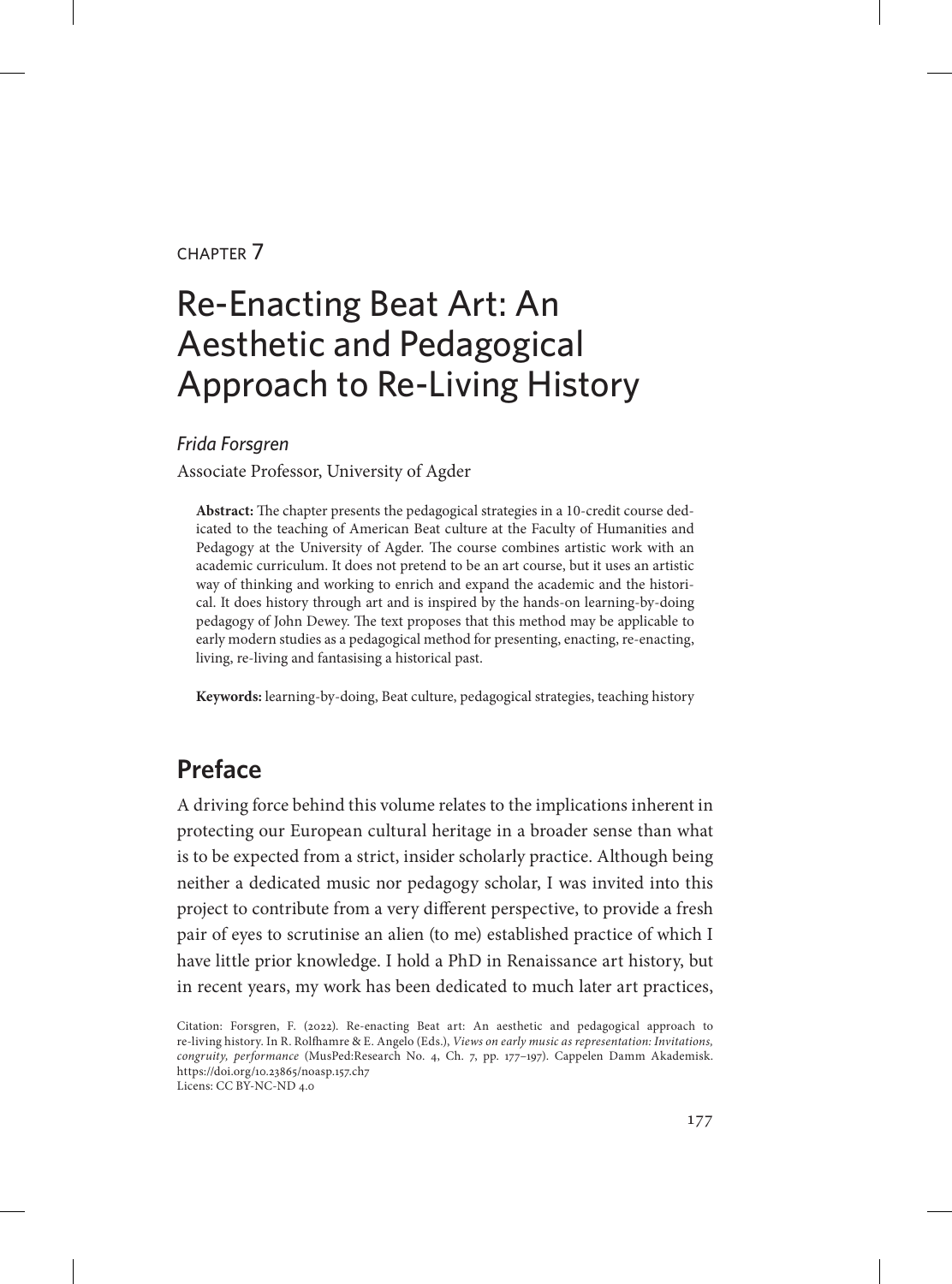particularly Modernism and Beat art. It is from this latter realm that I will approach the subject of interacting with earlier arts pedagogy. Although my contribution centres on visual arts rather than music, I will discuss how the model, in its broadest sense, can be transferrable to music studies. I wish to stress that I do not belong to the field of arts education. I teach art as a historical, theoretical and aesthetic subject within the humanities. I am an art historian, stressing the historian. This text is not a part of a practice-led research project, rather it describes and presents the pedagogical strategies in the Beat culture course that I have taught since 2008, with my colleague Michael J. Prince. My research interest in this chapter lies not in audience reception, performativity, nor museum pedagogy, but rather in how ideas, theories and history may function as learning strategies and assets.

### **Introduction**

The Beat Art Collection at the University of Agder and the Kristiansand Cathedral School Gimle (KKG) in Kristiansand is a major collection of visual art from the Beat and Funk period in California between 1955 and 1965. The collection consists of approximately 850 works of art in a vast range of artistic styles: Funk sculpture, American abstract painting, California figurative art and sketches, plus a collection of African, South Pacific, Norwegian and European modernist painting. The collection was donated to the two institutions in 1971 and 1978 by the medical doctor Reidar Wennesland from Kristiansand, who lived his adult life in San Francisco (Hennum, 2007). The Beat art collection is an active part of the two institutions' public spaces, and functions as a "living art gallery". Moreover, the Wennesland/Beat collection is actively used in both marketing and teaching at the two institutions. The KKG organises a "Beat week" for the pupils each year, and the University of Agder has a 10-credit course in Beat culture organised within the Bachelor programme in English at the Faculty of Humanities and Pedagogy. This chapter presents the Beat culture course at the University of Agder, and explores the pedagogical strategies designed to communicate Beat culture. It proposes that this is a pedagogical practice that can be transferred to much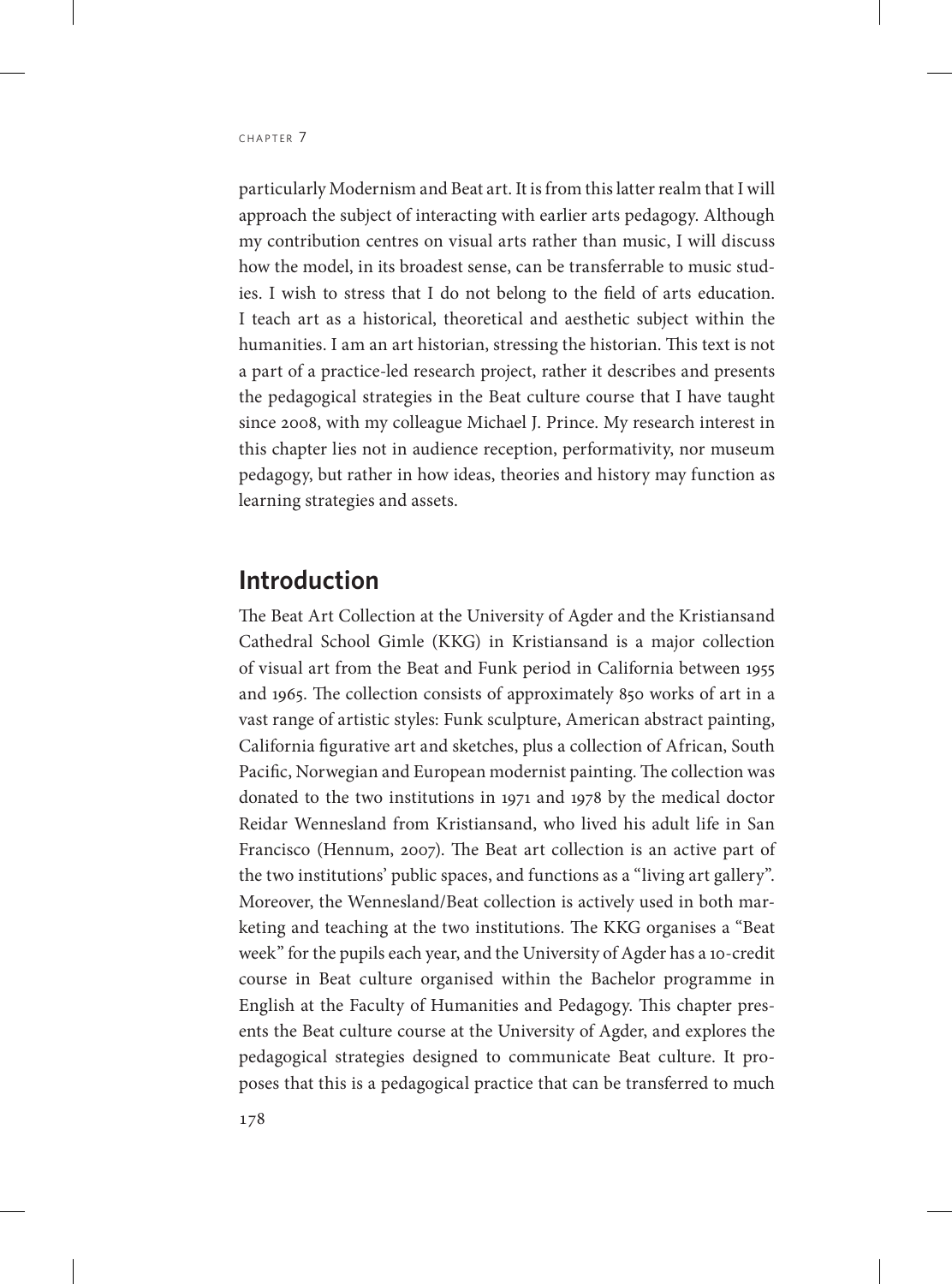earlier artistic eras as well, such as early modern visual art and music. The pedagogical methods in the course differ substantially from the other 10-credit courses at the Faculty of Humanities and Pedagogy in that it is more experimental and practical. The course has a more "hands-on" approach to the subject matter and sees Beat culture as an active field that the students may engage in as a living field of practice. The chapter presents two main research questions: (1) What strategies are used in the course to create a place for learning, acting, mediating, and communicating a historically remote cultural practice? (2) How may this method be applicable to the early modern field as a pedagogical method to present, enact, re-enact, live, re-live, and fantasise a historical past?

### **What is Beat culture? The Beats and the squares: The challenges of teaching and studying Beat**

The post World War II era in the United States was marked by artistic censorship and a conformist culture dominated by militarism, consumerism and racism. The Beat generation in New York, and later in San Francisco, gradually became a strong countercultural underground movement that challenged this mainstream culture (Albright, 1985; Lipton, 1959; Philips, 1995; Smith, 2009; Solnit, 1990). The Beats protested against an increasingly materialistic and conformist society, and gave a voice to the oppressed and outcast: to the communists, the gays, the drug addicts, and others who did not fit into "square" society. The Beat generation was not primarily a political activist movement, but was rather concerned with living a free life without being oppressed by the norms and values of mainstream society. The interesting thing about many of the Beat artists was that they consciously chose to live their lives anonymously, in artist collectives, hidden from the eyes of the media and society, where they could live in peace. They were not especially concerned with making money or becoming successful, but with having control over their own lives and over their own time and creativity. But this freedom also had a high price, many used alcohol and drugs in their search for freedom, and in their uncompromising artistic work, and many became heavily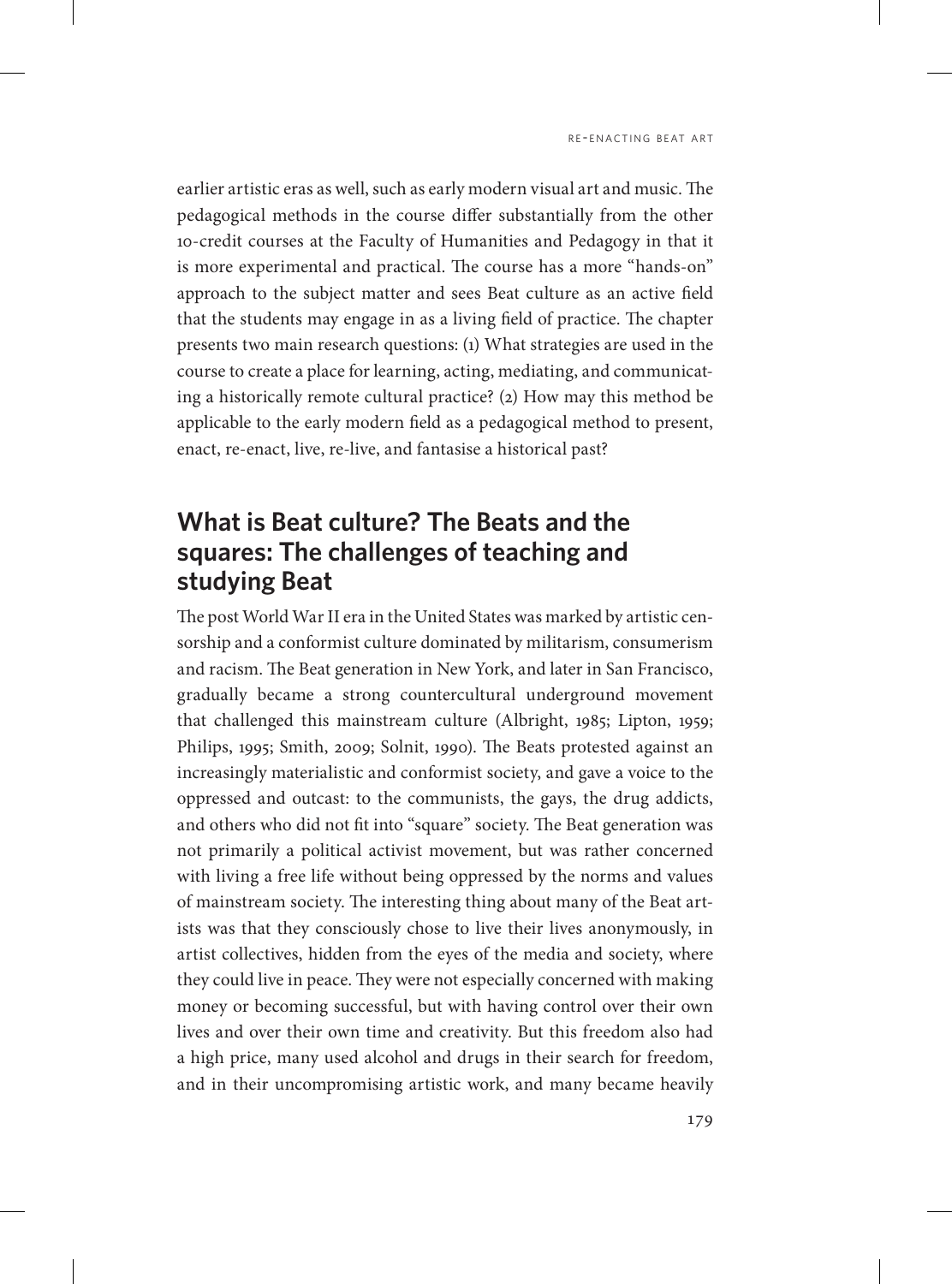addicted. Many Beats eventually failed to take care of their children, and a large majority died young and beaten down.

One of the challenges as a researcher and student of Beat art is the lack of sources and information about the artists and their works. The works were often not made to last forever, but were rather the result of spontaneous creative processes, and what has survived to the present day is often completely random. Art history as an academic discipline is traditionally a field that concentrates on the well-known periods and isms, and the well-known school-forming artists and works, and the Beat artists do not conform to these parametres. Most of the artists represented in the Wennesland Collection had few, if any, exhibitions while they lived. They received little attention in the press, or from art critics of their time, and the vast majority had no desire for a public life. It is believed that as few as 10% of Beat artists actually exhibited their work (Monroe, 1998).<sup>1</sup> When Jay DeFeo (1929–1989) was offered a permanent gallery in New York after her participation in Dorothy Miller's exhibition *Sixteen Americans* in 1958, she flatly declined. She was totally uninterested in linking her artistic production to commercial activity. Instead, she remained in San Francisco and worked underground in the artist collective at 2322 Fillmore Street on her monumental work *The Rose* (Levy, 2003; Miller, 2012). Most artists in this milieu did not achieve the kinds of opportunities that DeFeo was offered, but this does not seem to have been an expressed wish. The environment was organized in a collective spirit and had a spontaneous, improvised agenda. Galleries were mostly artist-run with random opening hours, and were often meeting places for painters, sculptors, poets and musicians, the most famous being The Six, The Dilexi and The Place in San Francisco (*Lyrical Vision*, 1990; *The Beat Generation Galleries and Beyond*, 1996). Their works and the environment reflected the unstable, fragile spirit of the times: the Holocaust, the world war, and the atomic bomb threat lay like dark shadows over life and made them feel unsure whether tomorrow was safe, or if it would come at all.

<sup>1</sup> "Probably fewer than 10 percent, perhaps 150 or so in the entire country, exhibited in galleries at all" (Monroe, 1998).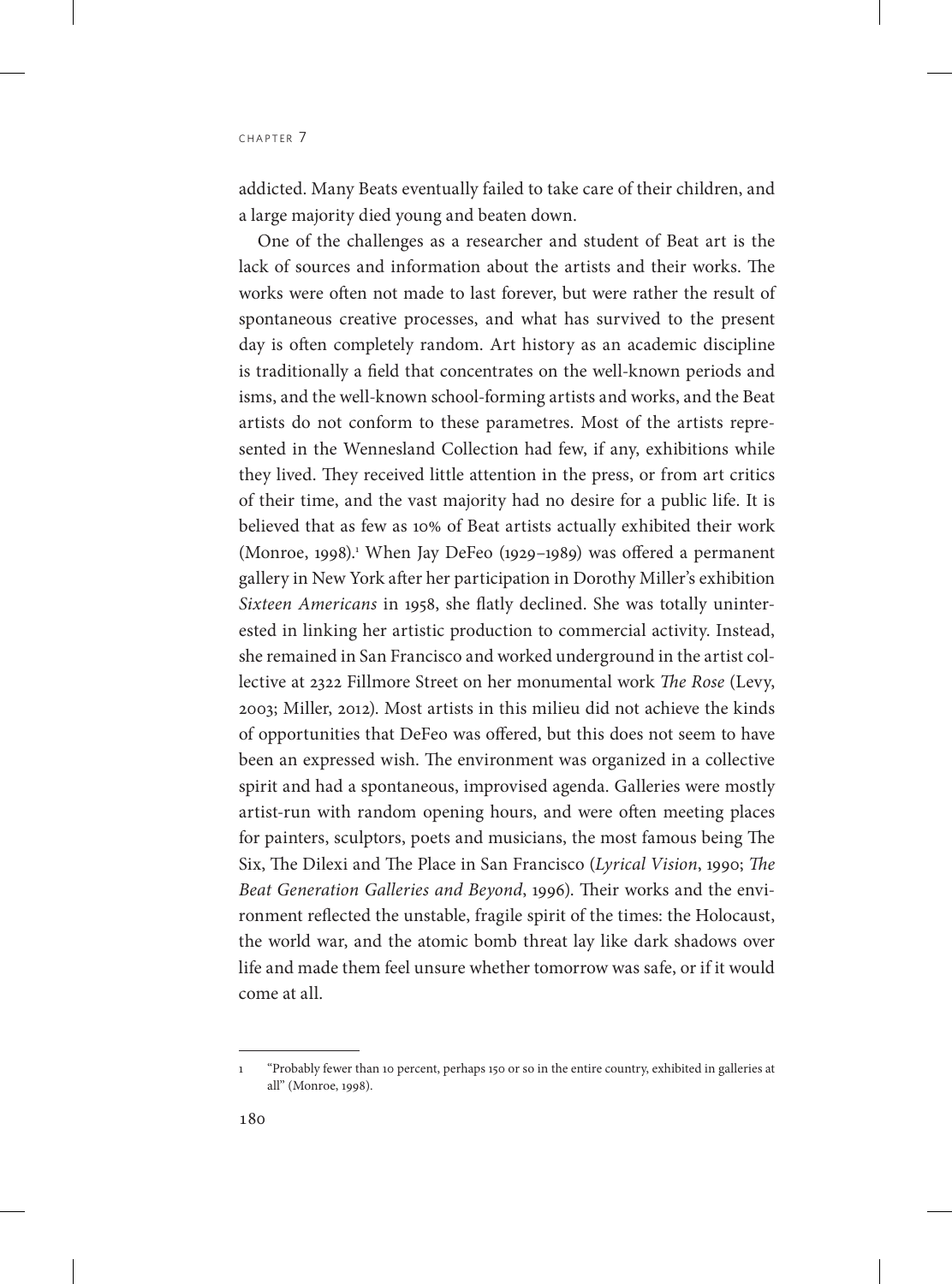The artists, musicians and poets in this environment range from well-documented and historically established names, such as the visual artists Jay DeFeo, George Herms, the poets Jack Kerouac, William S. Burroughs and Allen Ginsberg, to completely or partially undiscovered and unknown artists. In the Wennesland Collection we find artists such as Michael McCracken, Arthur Monroe, Dimitri Grachis, Jack Carrigg, Dean Fleming, Keith Sanzenbach, Joan Savo, Michael Dachmund and Dick Kiggins, all relatively undocumented in art historical contexts (Forsgren, 2013). Thanks to Reidar Wennesland, who was a friend, doctor and patron of several of the Beat artists, we have preserved a large number of their works, but in very many cases we paradoxically know very little about the artists behind the works. The works stand as strong images of a time and represent themselves, rather than a name or a talent. This is in stark contrast to the role of the artist and works of art in contemporary society, where capital often defines aesthetics, and where the name of the artist often helps to hype and sell a work. Beat artists chose a more anonymous life, less concerned with public attention or sales, but with a focus on the creative process. This differs from the cultural and societal context that the early modern artist operated in. His or her work would have been made on commission for a patron, for a particular religious, didactic or societal function. And the work would have been displayed or performed within a defined context or situation (Ames-Lewis, 2000).

When teaching the multifaceted and complex field of Beat culture to students, Michael J. Prince and I have chosen a set of diverse pedagogical strategies that combine historical-aesthetic elements, along with the development of practical artistic and literary skills. This "kit" of pedagogical strategies is presented below.

### Presentation of the pedagogical strategies in "TFL 111 Beat Culture"

The curriculum: The Beat culture course presents a reading list with core texts by and about the Beat generation. The students read seminal texts, such as Jack Kerouac's *On the Road*, Allan Ginsberg's poem *Howl*,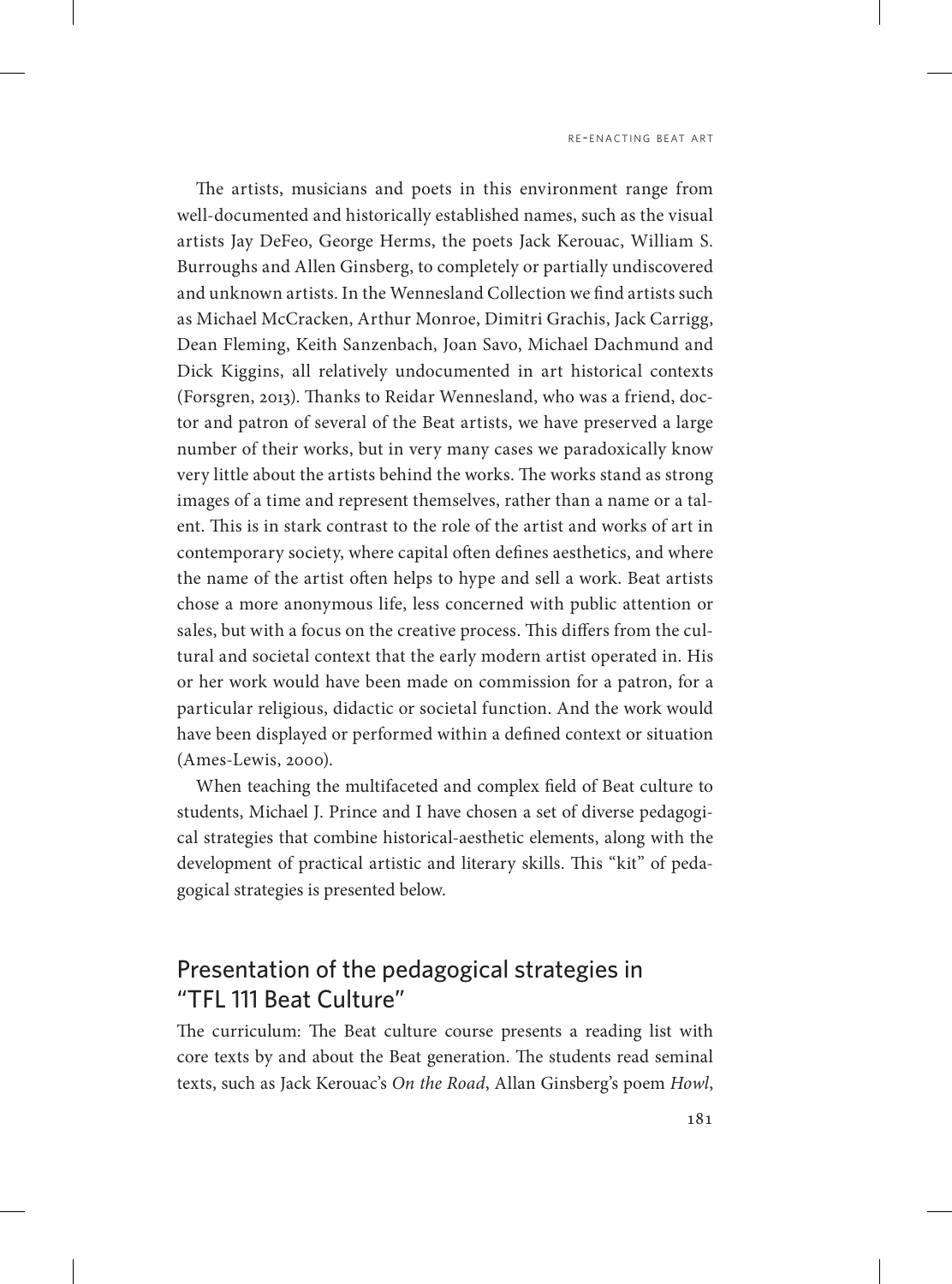William S. Burroughs *Junky*, as well as poems by writers such as Lawrence Ferlinghetti, Diane di Prima and Gary Snyder. In the art classes they read Erica Doss' *American Art of the Twentieth Century*, and complementary texts that contextualise the concept of Beat art (Albright, 1985; Doss, 2002). Focus is placed on visual art terms like American abstract expressionism, funk, neo-dada, Beat culture and California figuration. The literary and art historical lectures/seminars are based on powerpoint lectures and constitute approximately 70% of the course. One session is dedicated to jazz, and one session presents the aesthetic collaborations in the Black Mountain College milieu. The remaining part of the course consists of creative writing sessions, art tours and an art workshop, which introduces the students to a more hands-on and practical art experience. The Wennesland Collection is shared by the Kristiansand Cathedral School Gimle and the University of Agder, and the students are introduced to both collections during the first weeks of the semester. We take two separate art tours in which the central artists and art works are presented during a visual tour. At both institutions the art works are displayed in common areas like corridors and auditoriums. It is a living and busy school context, which provides a less formal atmosphere than the institutional and traditional white cube. Students are invited to take part in the description and analysis of the works presented, based on the art historical method of iconography. The students generally participate more actively in class during these art tours, clearly energised by the possibility of experiencing the paintings "live" rather than on a digital screen in the classroom. When they write their mid-term art essay, they are encouraged to choose a work from the Wennesland Collection, which allows them to close read the object in a similar manner as that presented during these art tours.

Seminal parts of the course are the art workshop and the creative writing session. Each year the work and methods of a contemporary artist are presented to the student groups. The idea behind the workshop is that the students meet a professional artist, and have the chance to make art themselves. The workshops may focus on diverse topics discussed in class, such as collage, funk objects, aleatory music, performance, painting, or drawing. In the autumn of 2020 the students met artist Erlend Helling-Larsen,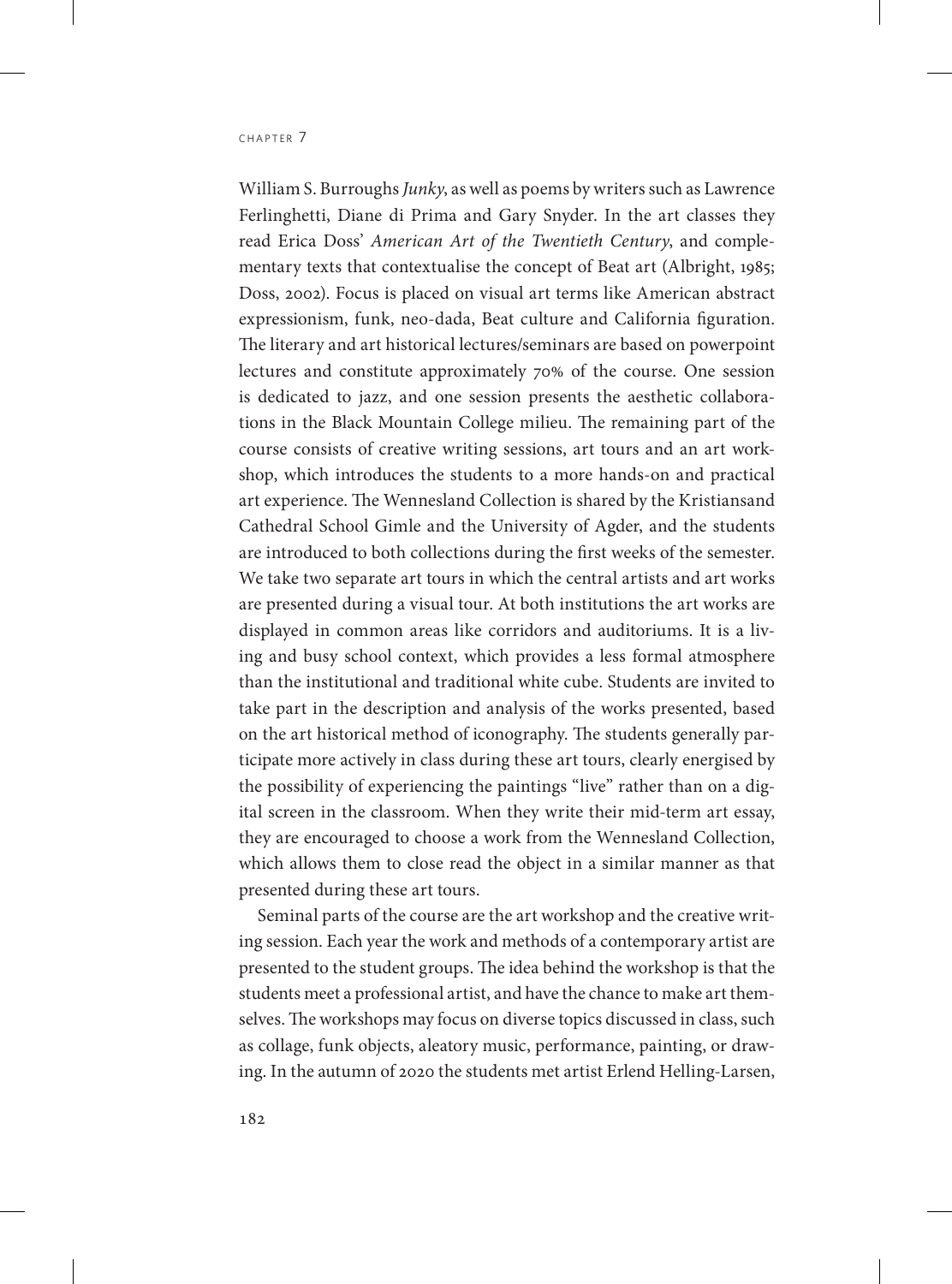who conducted a course in automatic art/drawing.<sup>2</sup> American abstract expressionism and Beat art has a close affinity with the dada and surrealist methods of automatic drawing. This method can be described as "expressing the subconscious" based on the theories of Sigmund Freud. In art, automatism refers to creating art without conscious thought, accessing material from the unconscious mind as part of the creative process (Fløgstad, 1980, p. 107). In class, the students are confronted with images of surrealist-inspired automatic art works, and in this specific workshop, they were presented with the challenge of experimenting with automatic art as an artistic technique. Erlend Helling-Larsen presented the students with two exercises to introduce them to the medium of drawing. The first exercise focused on what drawing essentially is: making signs on a piece of paper. "Drawing is first and foremost something you do, an action that leaves traces," according to Erlend Helling-Larsen. With a ruler the students were encouraged to make a straight line somewhere on the white paper. Then they were asked to follow this straight line with a freehand drawing to observe what happened to the lines. They discovered that the lines eventually became increasingly undulous and wavy, creating individual patterns echoing the process that the hand/body had undergone. They had not "made a drawing" consciously, but the drawing had in a way made itself while they were moving their hands. The next exercise was to draw several doodles on individual sheets of paper, not to think, but just to make the doodles spontaneously. They were then asked to take the doodle they liked best and describe in words what they liked about this exact form. The exercise was a way of articulating the aesthetic qualities observed on the paper. They were then asked to make a copy of the doodle shape on a new sheet of paper. It was a difficult exercise to copy the first shape, it lost its original "flow" and it became "stiff" and "impersonal". Through these two exercises the students had a chance to focus on some of the central aesthetic features of automatic art and Beat culture. Firstly, making art might not be such a serious enterprise, fundamentally it is about daring to leave physical traces on a sheet of paper.

<sup>2</sup> Erlend Helling-Larsen has kindly approved being a research participant and has signed a letter of consent.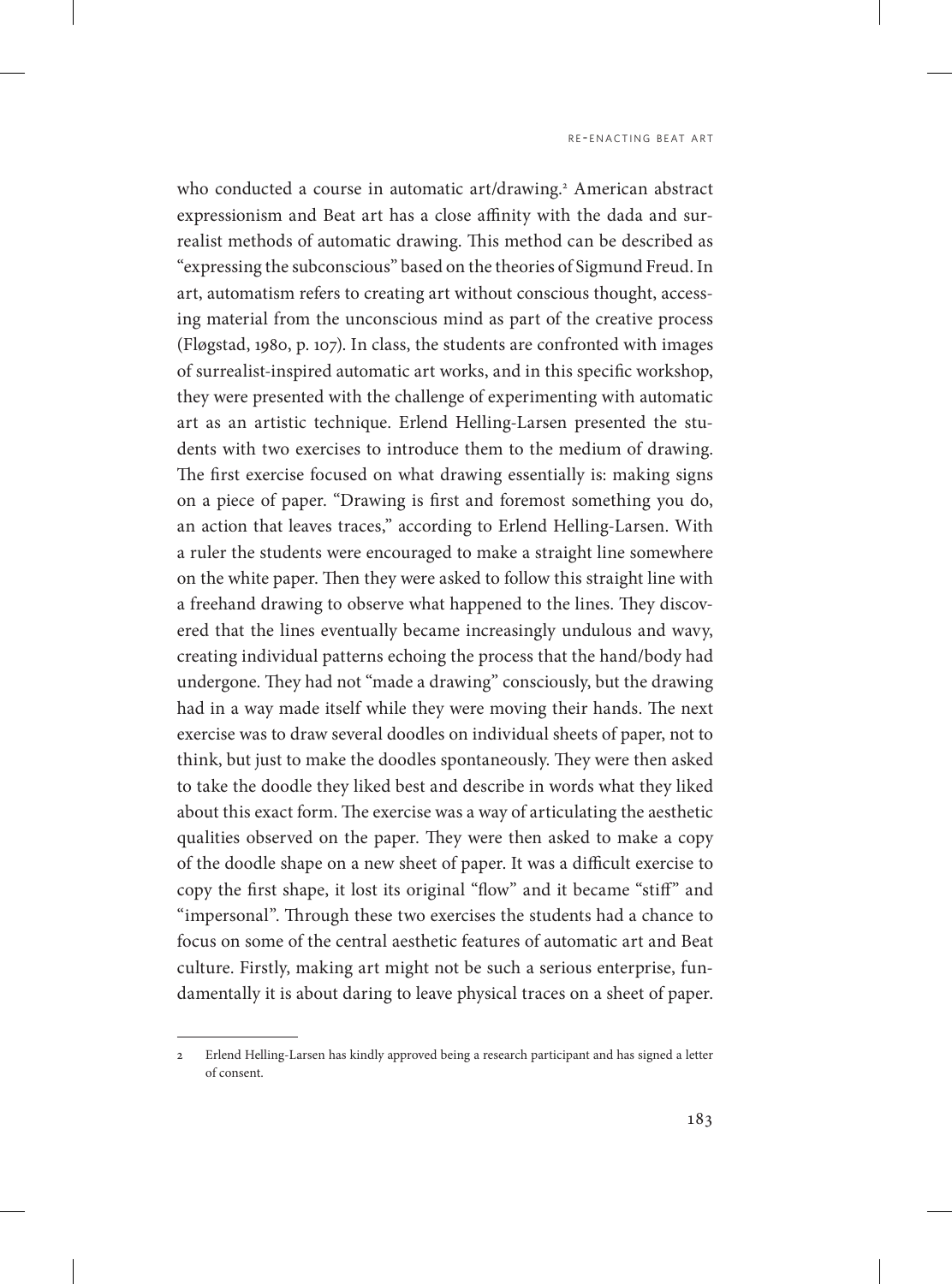The important thing is to "make the object" as Bruce Conner said (Conner, 1974). Secondly, they observed how a doodle made spontaneously had more flow and energy, than if the shape was made intentionally and copied. Flow, improvisation, and "in-the-momentness" are important aesthetic features in both Beat literature and visual art.

Also, in the creative writing session, which was conducted during autumn 2020, the students were given exercises that involved automatic and spontaneous challenges (Appendix 2). In freewriting session one, they were asked to use the requirements/method in Jack Kerouac's *Essentials of Spontaneous Prose* which meant writing for 30 minutes consecutively. In freewriting session two, they were asked to produce one complete A-4 sheet of writing of their own prose. Next they were asked to cut this piece of paper into four pieces, and subsequently put the pieces of paper next to each other paying close attention to groups of words that made interesting sense. The last step in the exercise was to collect no less than 5 phrases or sentences that resulted from the cut-up experiment. Creative writing teacher Michael J. Prince's main objective for these exercises was to encourage the students to play with language in space. Like the art workshop, these exercises too, drew attention to central features of Beat culture aesthetics: the spontaneous prose method as a way to produce free-flowing texts from the subconscious, and the cut-up technique as a way to experiment with aleatory text production like writer William S. Burroughs and composer John Cage did (Belgrad, 1998).

Also, the final exam of the Beat culture course includes a practical and creative segment. The final examination may be either an artistic or a theoretical project, but both options include a performative aspect that mimics a Beat style venue. The Beat galleries were famous for being places that combined art, music, literature and live performance – they were places to exhibit, perform and to hang-out and experiment with friends and peers. The final examination is inspired by Beat galleries such as The Six, The Dilexi and The Place that had such profiles. We call it Beat Nite and it takes place in the evening either at the student pub Østsia or a similar downtown venue. During the examination the students present and exhibit their artworks (painting, musical compositions, sculpture,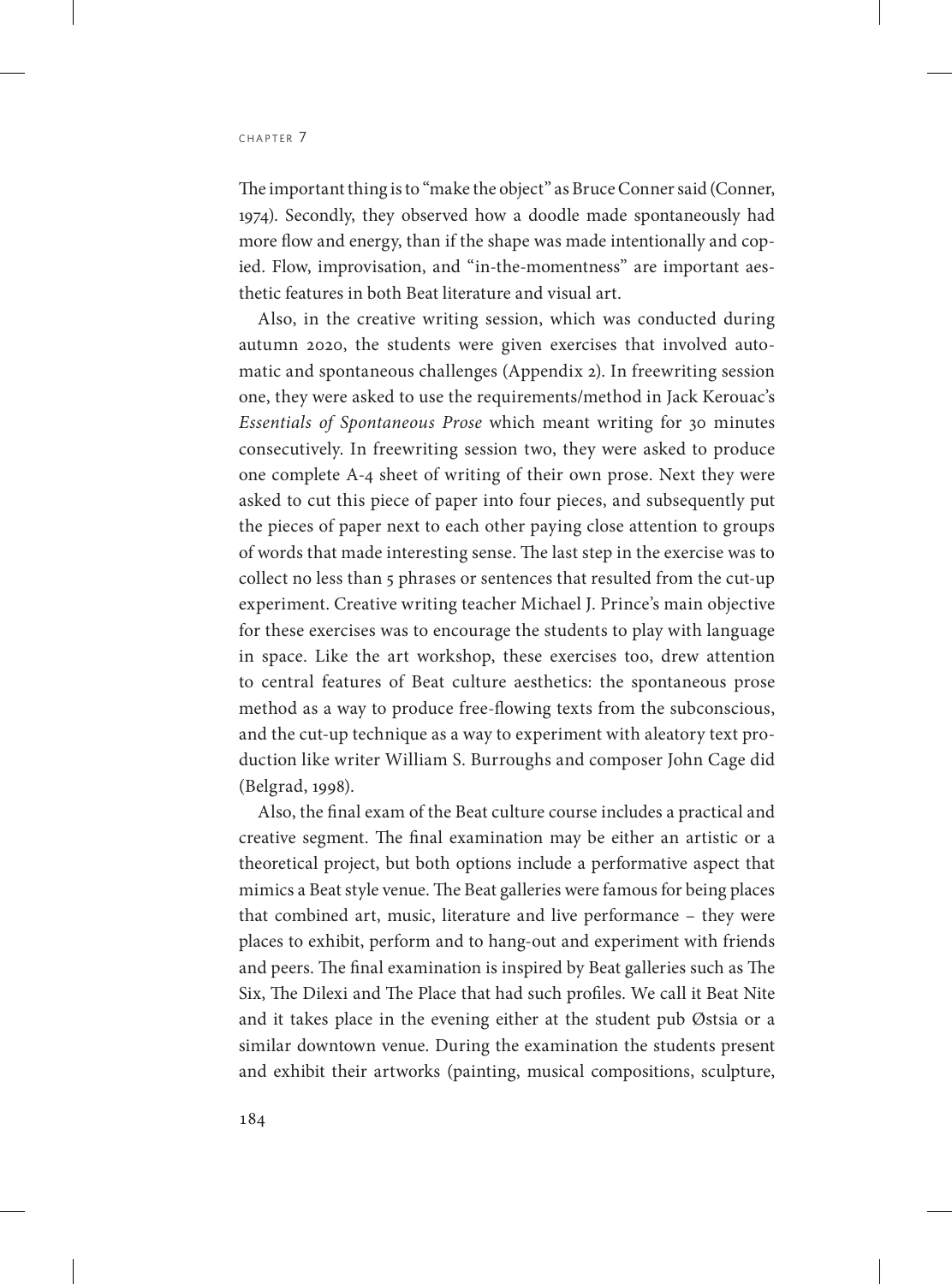performance, films, poetry, etc.) in the provided space, and they present either their work process or a theoretical paper in a 10-minute presentation. All students attend, examinators are present, and friends and family are welcome.

The art tours, the art workshop, the creative writing session and Beat Nite are examples of different pedagogical strategies that widen students' learning experiences and extend and challenge traditionally expected learning outcomes. Why have we chosen these pedagogical strategies? Can they provide the students with better supplementary tools than traditional learning outcomes?

#### Method: A deeper embedded learning

The Beat culture course is designed to convey a historical, artistic and literary subject through pedagogy. In the expected learning outcomes of the course, we see that they clearly illuminate the historical definition of "Beat" culture and its artistic expressions as their main elements (Appendix 1).3 However when we envisaged the course, we also wanted it to lead to more extended learning outcomes, what we might call a "deeper" embedded meaning. We wished that the course would be not only a place to gain content knowledge, but also a place to learn how to live. This is of course more difficult to measure than the formal learning outcomes in the university catalogue, but this vision was an important motivation behind the choices of course strategies. These methods and strategies were informed and inspired by the pedagogy of "learning-by-doing", as it was taught at Black Mountain College. Black Mountain College had no intention of training professional artists or teaching individual selfexpression, but saw art education as a pedagogical method (Miller, 2018, p. 53).

<sup>3</sup> Upon successful completion of the course the students will develop an understanding of the artistic expressions related to Beat culture, be able to account for the expression "Beat", the changes it has been through and the aesthetic parameters that have influenced these changes. They will be able to discuss and analyse artistic expression in terms of these aesthetic models.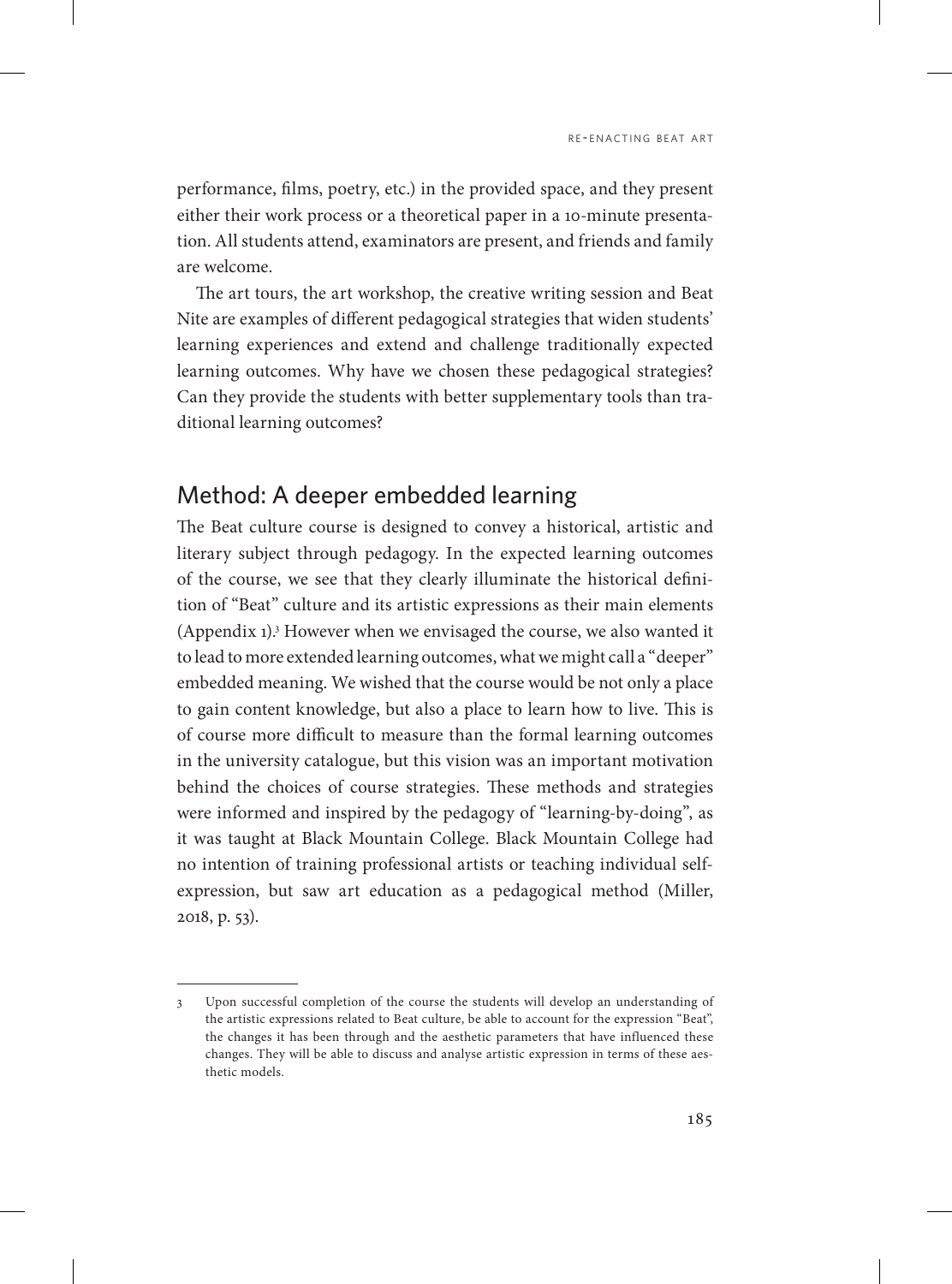The Beat culture course has strong elements in common with this artist-based pedagogy: We do not aim to train artists, rather we use art and poetry as pedagogical methods. Black Mountain College in North Carolina (1933–1957) was an interdisciplinary liberal arts college founded by John Andrew Rice that was profoundly inspired by the pedagogy of John Dewey. During its years of existence, it gathered the leading artists and intellectuals of the time: Josef and Anni Albers, John Cage, Robert Creeley, Merce Cunningham, Willem and Elaine de Kooning, Robert Duncan, Buckminster Fuller, Walter Gropius, Lou Harrison, Franz Kline, Jacob Lawrence, Charles Olson, Jack Tworkov, and Robert Motherwell. Guest lecturers were Albert Einstein, Clement Greenberg, Richard Lippold, and William Carlos Williams. John Dewey, Albert Einstein, Walter Gropius, and Carl Jung constituted the advisory board. At the school the students were introduced to a vast range of subjects, such as painting, photography, architecture, dance, music, sculpture, weaving, poetry, gardening, as well as biology, chemistry, physics, psychology mathematics, economics, English, French German, Latin, Greek, government, history, and philosophy. The students lived on campus and ate all meals together with their teachers. The school had a holistic approach to learning, and did not believe in the supremacy of one subject over another (Erickson, 2015; Katz, 2002; Miller, 2018). Process and collaboration were paramount, and the *centrality* of the arts was a defining feature in the curriculum, as Ruth Erickson has stressed: "What distinguished Black Mountain from other schools was the vital role that the arts played in the college's democratic aims." (Erickson, 2015, p. 80) In addition to this, the school believed in an education that not only spoke to the cognitive side of the human being, but to the body and to the senses. Artist Josef Albers, who was the first principal of the school, expressed in his "Address for the Black Mountain College Meeting at New York", how this not was a school for traditional schooling: "If education would aim more at being something instead of at getting something, then our schools would be, maybe, less intellectualistic, but less unjust to the intellectual types; I mean, for instance, the visual type, the manual type, which are just as important as intellectuals" (J. Albers, n.d.). Anni Albers, who taught weaving at the school, saw the creation of art as an important way of thinking and solving problems, also more generally: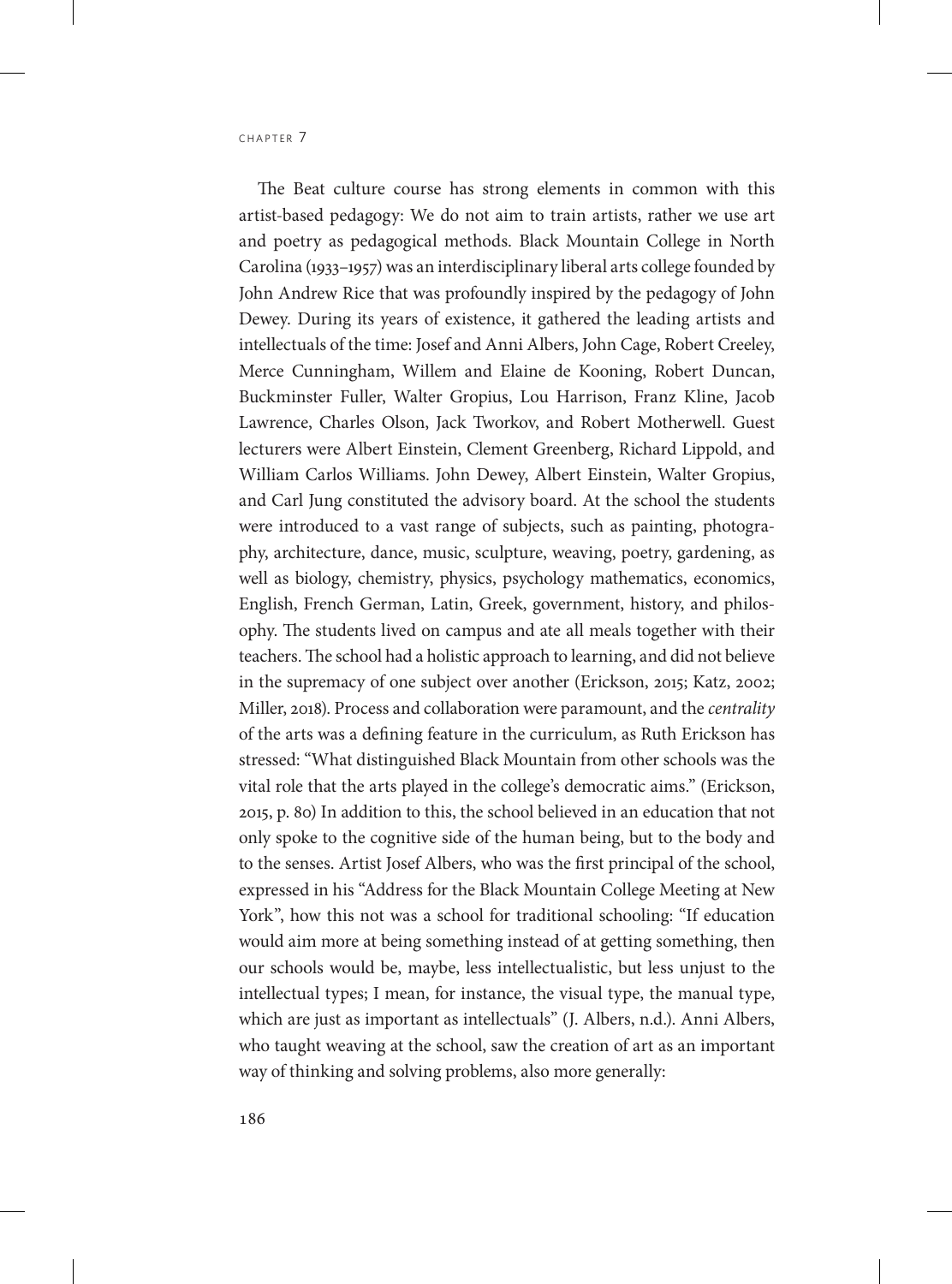Art work deals with the problem of a piece of art, but more, it teaches the process of all creating, the shaping out of the shapelessness. We learn from it that no picture exists before it is done, no form before it is shaped. The conception of a work gives only its temper, not its consistency. Things take shape in material and in the process of working it, and no imagination is great enough to know before the works are done what they will be like. (A. Albers, n.d.)

What Albers describes here is physical and hands-on problem solving, which emerges as you work with a material and with your body. "The arts foster, as it were, a phenomenology of learning," as Miller describes it poignantly (Miller, 2018, p. 57). The overall objective behind the Black Mountain school was to educate students that would become good, democratic citizens (Miller, 2018, p. 55). Most teachers at the school were expatriates from a Europe devastated by war and conflict, and a central question among faculty and students alike was how education might "heal" society. John Dewey was a key figure in this humane pedagogy and in *Art as Experience* he stresses that one should use liberal education as a means to create good, humane and democratic societies: "The present function of the liberal arts college, in my belief, is to use the resources put at our disposal alike by humane literature, by science, by subjects that have a vocational bearing, so as to secure ability, to appraise the needs and issues of the world in which we live" (Trepanier, 2017, p. 14). These features – the non-cognitive, the phenomenological and democratic ideals – were elements that inspired and governed the ideas behind the Beat culture course.

A second inspiration governing the strategies in the Beat culture course was the affordances of the subject matter and the historical period itself. Aesthetic features of physicality, intersubjectivity and art as plastic dialogue are central to Beat culture. Beat culture has a distinct multimodal and experimental nature: painters wrote, poets painted, and musicians accompanied words and images. Paintings were exhibited in venues where poems were performed to jazz. Daniel Belgrad has discussed how spontaneity, improvisation and physicality were central components in Beat aesthetics, stressing the bodily and material qualities of the creative process (Belgrad, 1999).4 He has shown how the drip paintings of Jackson

<sup>4</sup> See particularly chapters 4, 7 and 9 where he discusses art works as plastic dialogues and spontaneous subjectivity.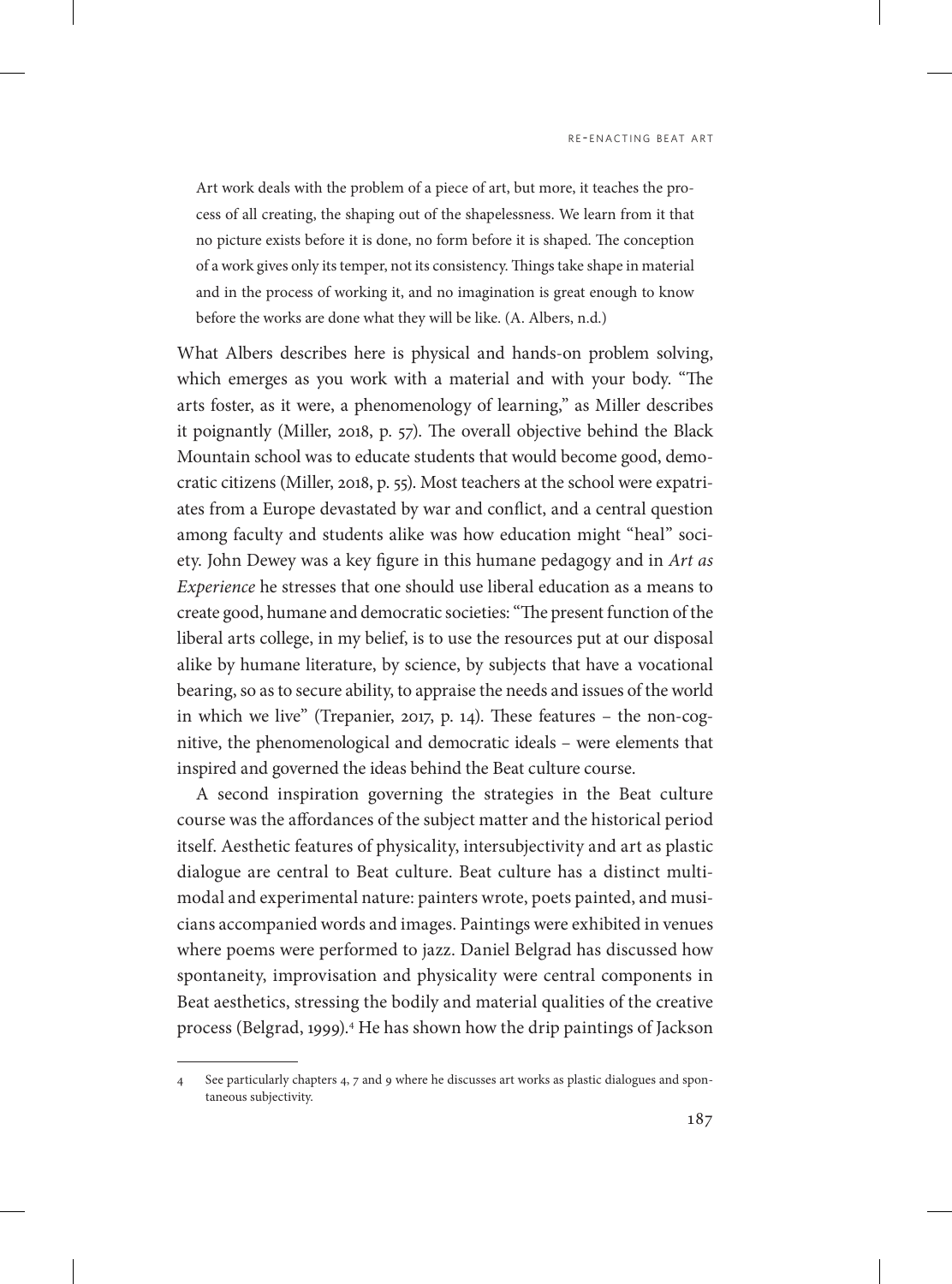Pollock, the bebop solos of Charlie Parker, and the prose of Jack Kerouac are all inspired by the same creative bodily impulse. There are striking affinities between the Beat writers' free, confessional literary style and the painters' raw improvisations on canvas, as the body of work connected to the Beat movement show (Forsgren, 2008). The Beat culture course draws inspiration from this multimodal way of working by combining art and literature with the academic curriculum.

The question now arises whether this method may be applicable to the early modern as a pedagogical method and strategy to present, enact, re-enact, live, re-live and fantasise a historical past?

#### **"To do history through art"**

The pedagogical method designed for the Beat culture course combines artistic work with an academic curriculum. It does not pretend to be an art course, but it uses an artistic way of thinking and working to enrich and expand the academic and historical. It does history through art. In this respect, it is different from a majority of the courses at the Faculty of Humanities, which are based on the academic curriculum and traditional classroom lectures. At the Faculty of Arts however, the situation is reversed: A majority of the courses are designed to train art teachers, and the students are generally exposed to fewer academic lectures and less theory. The disciplines of art history and history have a minor place in the curriculum, art-based practice is at the centre. In the Beat culture course cultural history is the core subject. The course is designed to provide the students with tools to interpret a historical period by studying historical sources. We read literary and secondary texts, mainly from the 1950s and 1960s, to enable the students to understand what Beat meant in its historical time, not primarily what is means to us today, but what it meant then, and why it meant what it did. The students are taught to develop historical thinking, which means learning to apply theoretical tools to analyse how historical knowledge is constructed. These tools are defined by Lévesque as: being able to account for continuity and change and progress and decline; to be able to scrutinise historical evidence; and finally, to have what is called historical empathy. Historical empathy is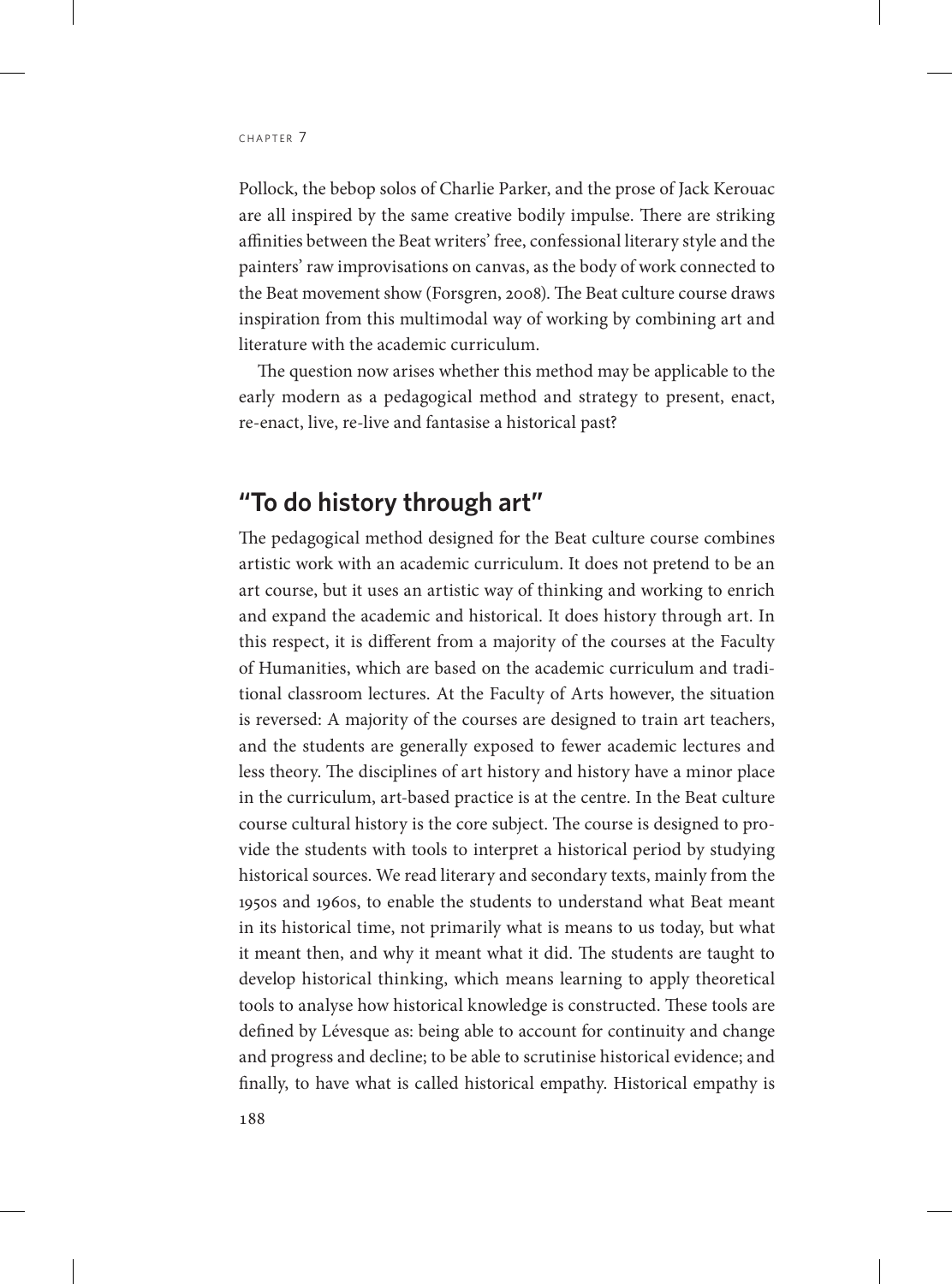best described as an ability to contextualise things past and present, and to understand what that means, in other words to appreciate how historical societies and historical people differed from present day societies and people (Lévesque, 2008). Another central concept we wish our students to develop is historical consciousness, which entails an ability to historicise past and present societies and cultures, by explaining continuity and change through the use of history (Rüsen, 2006, p. 72). 5 We firmly believe that students need historical thinking and historical consciousness as tools to develop critical thinking. In contemporary society there is a tendency to treat history and historical subjects as something we command and something we control, instead of trying to understand *why* and *how* historical societies and historical people differed from present day societies and people. The present climate of historical revisionism and cancel culture, i.e., the withdrawal of support for things and people who are considered objectionable, is a striking example of an increasing lack of historical consciousness. Within the field of art history cancel culture manifests itself, for instance, in the removal of monuments of historical figures considered racist, sexist, or problematic by today's standards. In Norway several thousand people have signed petitions to remove statues of Winston Churchill (racist) and Ludvig Holberg (involved in slave trade), and internationally several similar monuments have been torn down in the wake of the #BlackLivesMatter movement. There is also an increasing tendency for university students to question a curriculum that consists of problematic figures like Allen Ginsberg, William S. Burroughs or Salvador Dalì, defining them as pedophile or misogynist. Developing a historical consciousness and historical empathy may ensure that students can learn to see problematic figures as products of their historical time, instead of products of our time. It is our wish that an in-depth

<sup>5</sup> Jörn Rüsen defines four characteristics of historical consciousness: The most basic kind of historical consciousness is the "traditional" one: history is full of repetition and all members of society are supposed to uphold what tradition dictates. The next kind is the "exemplary" one, and here history is still static, but also generates normative rules about how a person should lead her life (*historia magistra vitae*). The third kind is called a "critical" historical consciousness and a person possessing this uses history as a way of criticising contemporary society and culture. The final, and most advanced, type of historical consciousness is the "genetic" one, which conveys an ability to historicise past and present societies and cultures by explaining continuity and change through the use of history (Rüsen, 2006, p. 72).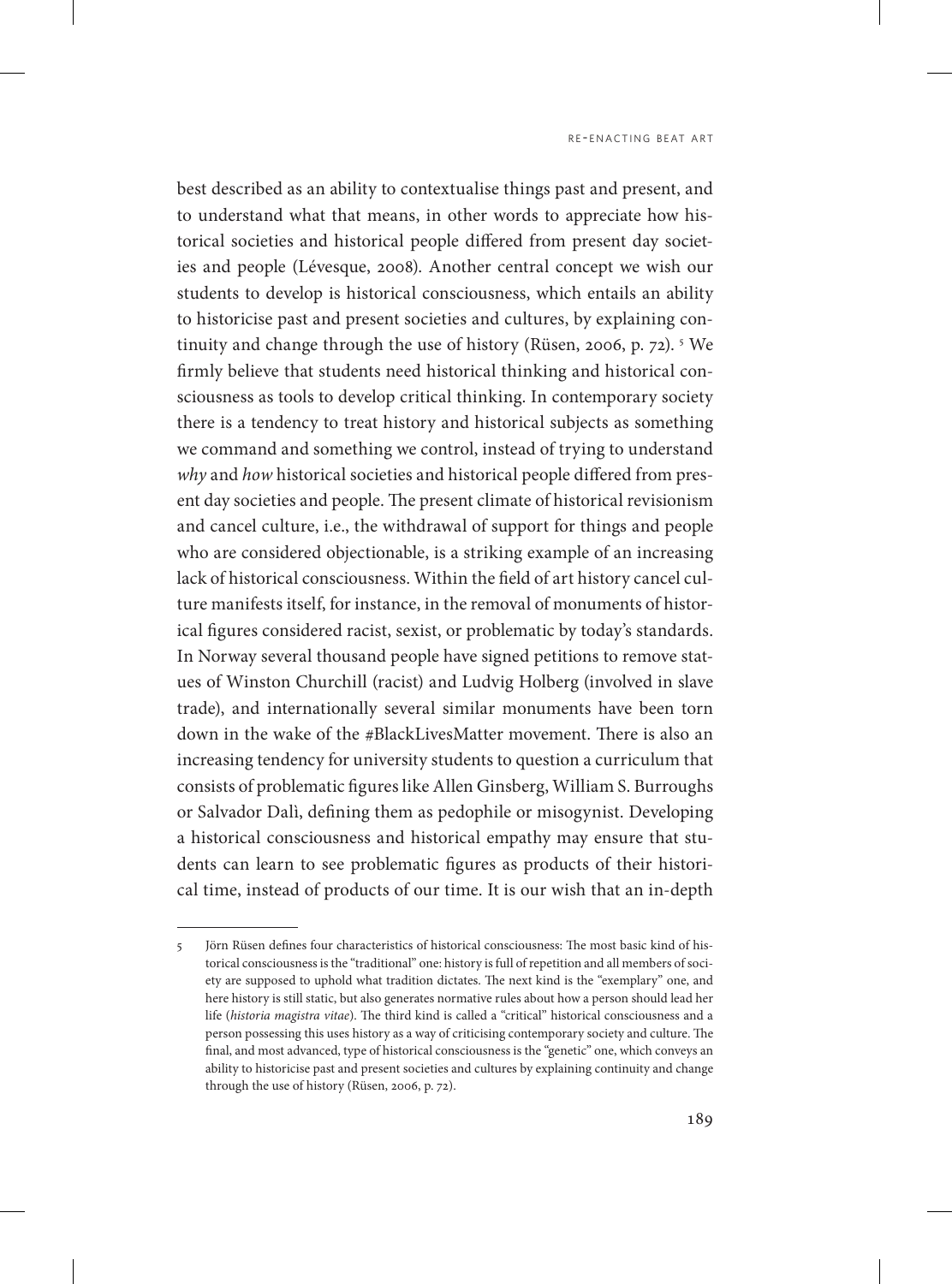history course such as the Beat culture course, which studies authors like Ginsberg and Burroughs in their historical time, may help develop such historical consciousness and critical thinking.

When we designed the Beat culture course, we hoped that the combination of academic curriculum with artistic practice might create a stimulating exchange between the intellect and the body. In addition, we also had the ambitious goal of helping develop students' democratic citizenship. We hoped that the study of postwar cultural and societal topics such as the Holocaust, McCarthyism, racism, anti-semitism, misogynism, and outsider-art might help students reflect on the values of a well-functioning, democratic society. In the same way that the Black Mountain College founders used their knowledge of art, history, philosophy and science as powerful learning tools during and after the rise of Nazism, we believe that the dissemination of Black Mountain College values ensures their importance for today's students. It is of course difficult to measure whether our pedagogical strategies work or not. There may be negative consequences of "doing history" in this way. And we might even risk a "flattening" of historical knowledge. My main concern in this respect is not the academic curriculum per se, but rather the art and literature workshops. The course has very few hours and resources at its disposal, and the students have little chance of acquiring the amount of serious practice needed to develop an artistic skill. We may thus risk the possibility that art as a professional craft is understood as a less serious undertaking. I have also observed a tendency that students may tend to oversimplify Beat culture and Beat artists as a standardised pack of dopeheads wearing berets, instead of grasping the deeper philosophical and societal concerns of the period. This is the risk when history is acted out, it can easily become a cliché. In order to learn more about such possible negative consequences of our method of "teaching history", we would have to conduct a thorough qualitative study involving students, but that is beyond the scope of this chapter.

Let us at last consider whether this way of teaching history and doing art are methods that could be transferred successfully to the early modern period. In the Faculty of Arts at the University of Agder one might, for instance, make use of the early modern painting collection at Gimle Gård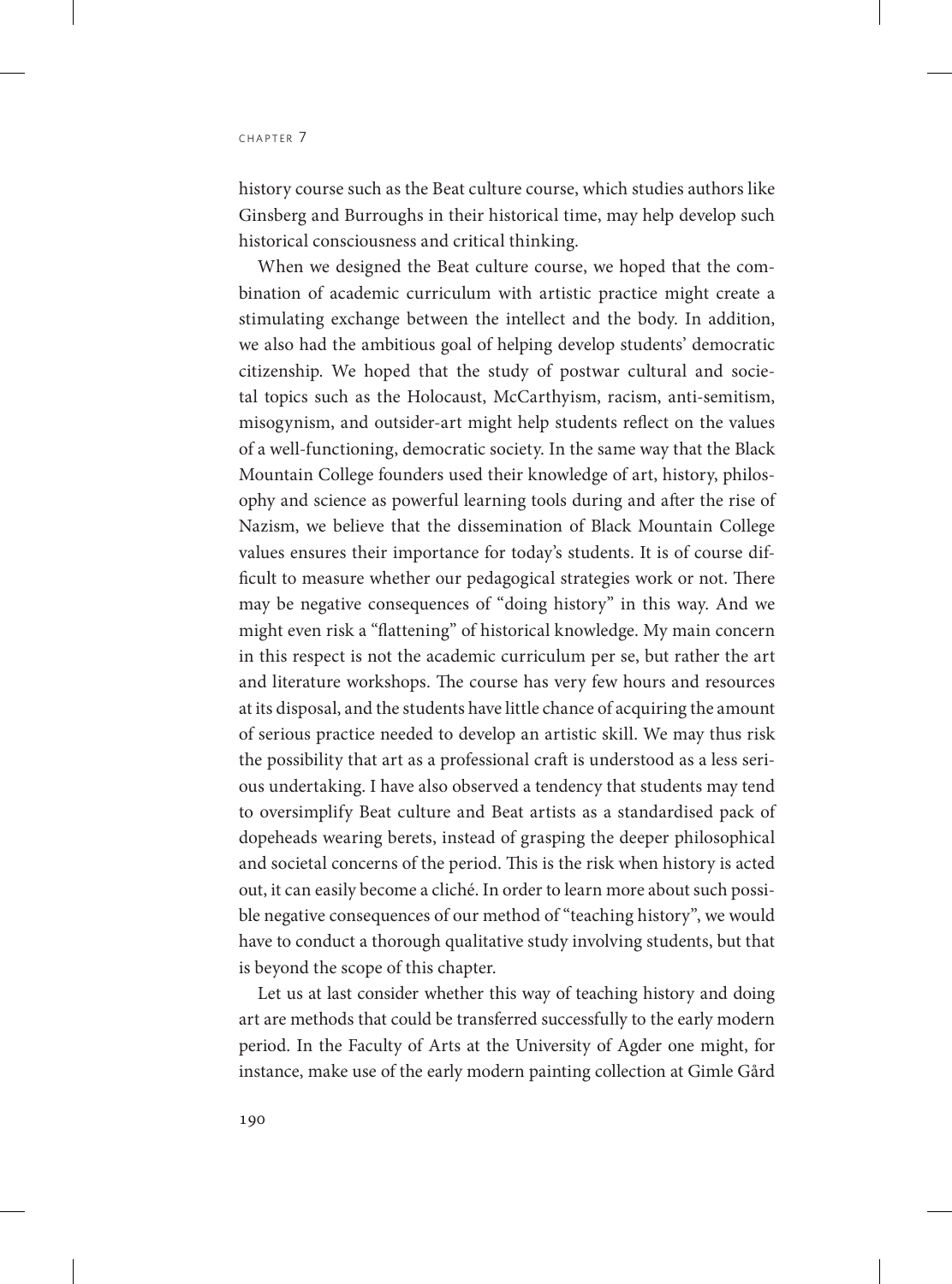to create a visual counterpart to the music performed. The collection consists of paintings in Renaissance, mannerist and Baroque styles displayed in a renaissance style manor from the late eighteenth century. A pedagogical strategy might be to study similarities within art, architecture and music in the early modern period "in situ". A second strategy could be to close read early modern literature as a way of accessing historical and philosophical thinking of the time. And a third strategy might be to look at the educational strategies and functions of music in the early modern period.<sup>6</sup>

## **Concluding remarks: How may this relate to early music practice?**

The Beat culture course at the University of Agder utilises pedagogical strategies that are a combination of theory and practice, emphasising literary and artistic theory and history to increase student's historical consciousness. Inspired by the pedagogy of the Black Mountain school and John Dewey's *Art as Experience,* we wish to prepare students to become good, democratic citizens. We wish for the learning outcomes to have a "deeper meaning" beyond merely knowing what Beat is. And though not aiming to train artists, we wish to teach students by using art as a pedagogical method.

As this method has interdisciplinarity at its core, there should not be any difficulty in providing a place for music performance – here, early music performance in particular – within its practice. However, a few words may be called for as to how to facilitate this from a performer's perspective. First, we must acknowledge that historical music performance is by nature both multidisciplinary and practical. Without the doing we have no sound, and without multidisciplinary approaches we do not have enough sources to provide us with any idea of where even to begin. There are, however, some pedagogical practices here that differ from the traditional "classical music performer" education that has been

<sup>6</sup> Excursions to the Gimle Gård manor were included as a pedagogical strategy in the early modern studies course EN-210, formerly taught at the Faculty of Humanities and Education, University of Agder.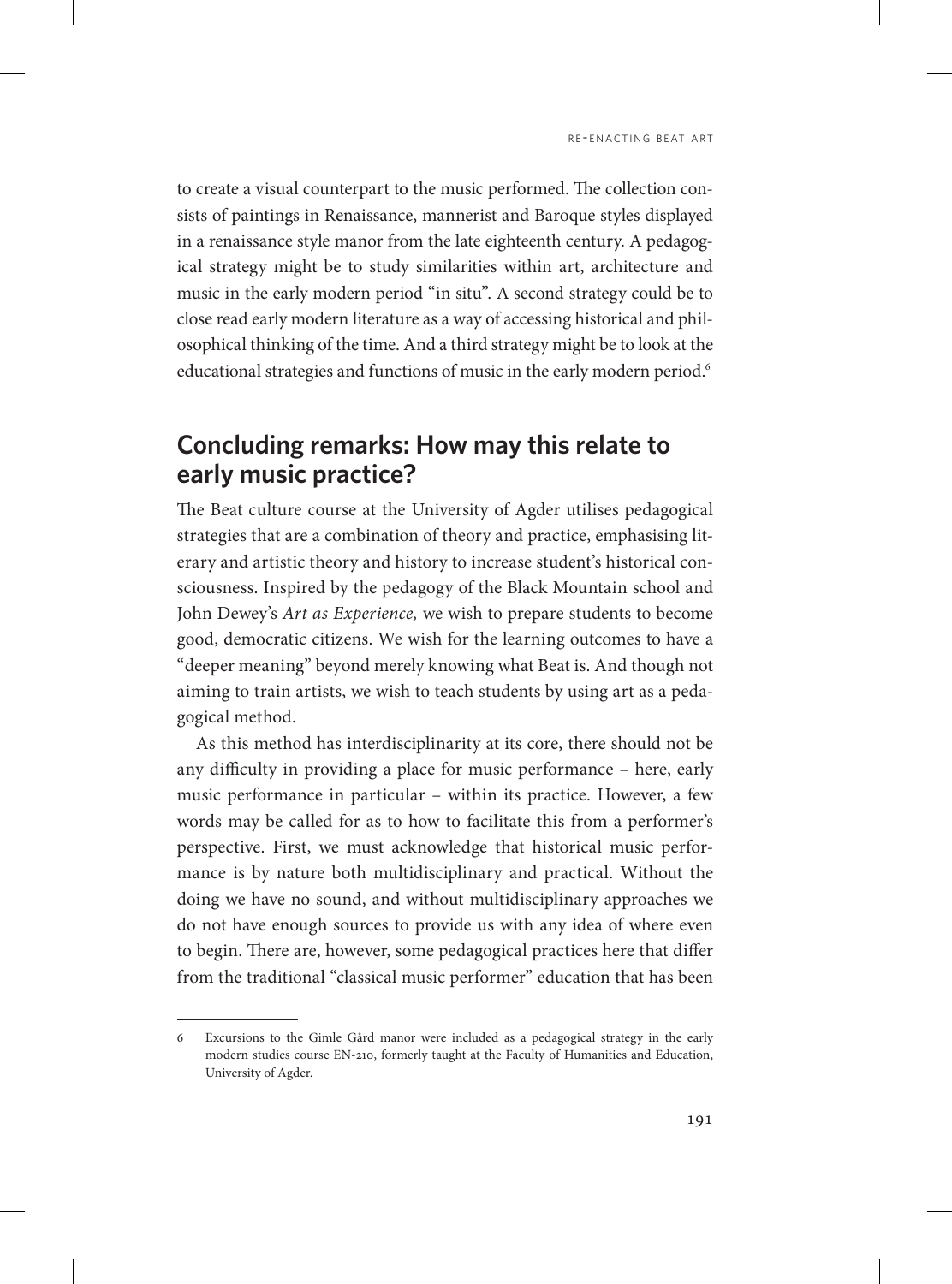the institutional norm for centuries. First, when we work to reproduce and reestablish historical music in a hermeneutical manner, preferably as close as possible to "the composer's intention", we saw from the above Helling-Larsen exercise that such attempts may become stiff and impersonal. Moreover, that by focusing not only on constructing the historically informed performance, but also on deconstructing it, we may reveal new perspectives on the music through its fragments. Not only would this support the performers in expanding their musical vocabulary in unforeseen, intriguing ways, but it may also highlight music composition as a practice both for the author and the mediating artist. Finally, and perhaps the most important contribution, is to present the student work, not in a music centred venue where the music being performed and the quality of its performance is the sole focus, but in situations where multiple artistic expressions coincide within a social situation emphasising being together rather than displaying the student. This means emphasising the development of historical empathy before correct executions.

Of course, music performance education implies different opportunities to various sorts of learners. A higher education student would for instance have an extensive toolbox for musical performance, but many rules governing how they are used. A much younger municipal culture school pupil, on the other hand, may be less aware of the "industry standard" in early music performance, so to say, and would thus be much freer and experimental in their approach, but may at the same time have acquired fewer technical skills to express their creative efforts. Likewise, a general upper-secondary school pupil may not play an instrument or sing comfortably at all, and may only have become acquainted with early modern music and art works as anecdotal artefacts in a history class or through popular culture films, games, and the like. What unites them all, however, is whether the learning mode aims at a correct understanding of the artwork as an artefact, or if they are to become familiarised more with aesthetic-ethical processes and practices leading up to the artwork. It is here, by promoting historical empathy, social practice, and criticism by doing and exploring, that I wish to contribute my teaching experiences to all levels of music education. The practical implementation would, as mentioned, differ depending on the learning situation, but the essence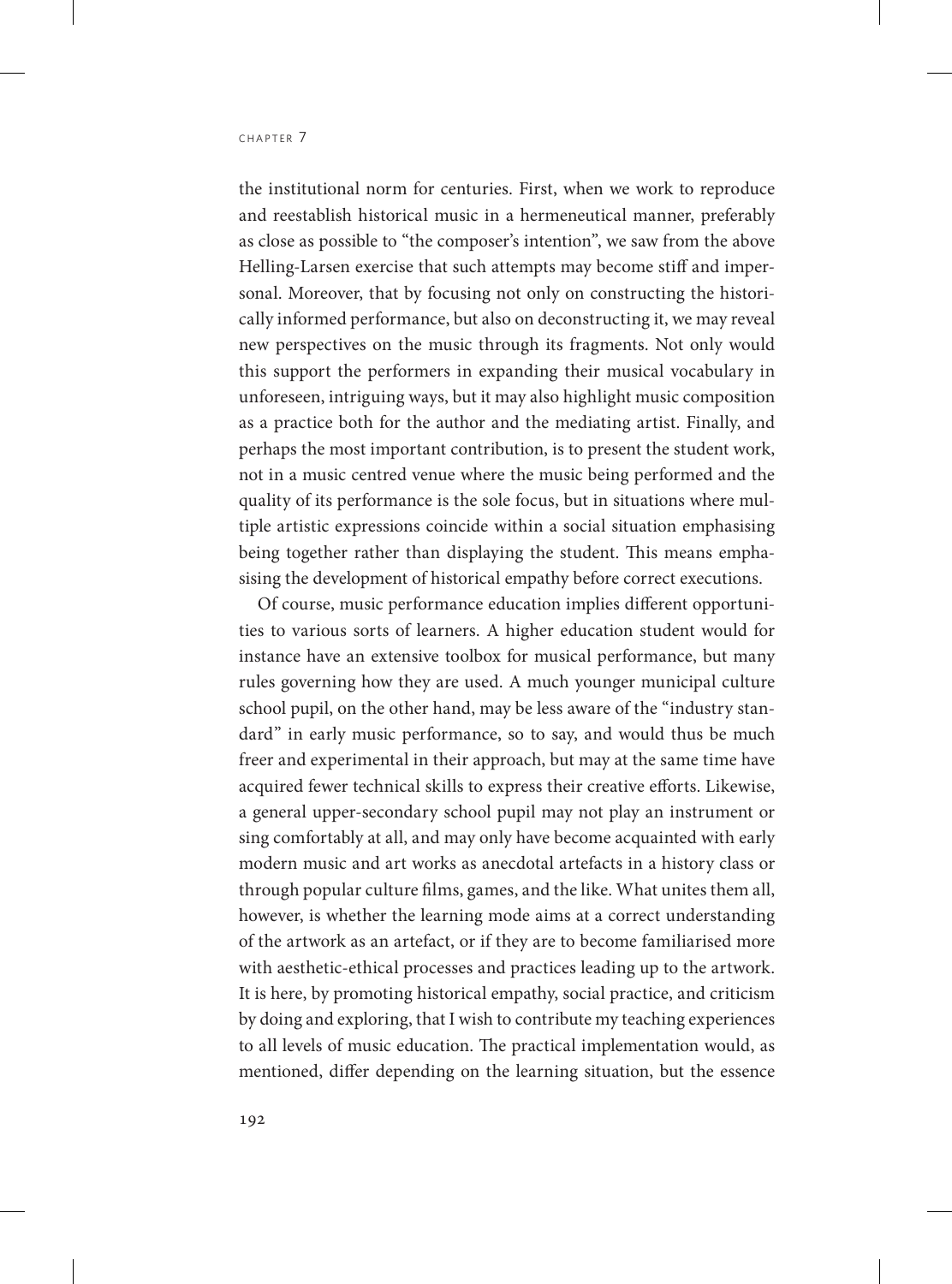and purpose of the practice outlined above could form a unifying thread through all levels of education, ensuring that we can not only refer to and talk about art intellectually, but also acquire a better sense of our being part of history and of history being part of us. In this sense, this method would also highlight the implications of protecting our European cultural heritage as an ongoing community activity, rather than simply not forgetting the great works of the past. For a further reflection on the applicability to practice, I refer to Robin Rolhamre's chapter in this volume.

The reasoning presented in this chapter has hopefully shown a way to combine theory and practice, and may be a fruitful pedagogical model in other historical periods as well, such as the early modern. Especially in the present climate of cancel culture, an in-depth, historically rooted culture course is pertinent at any university, in order to understand *why* and *how* historical societies and historical people differed from present day societies and people.

### **References**

- Albers, A. (n.d.). *Handweaving today: Textile work at Black Mountain College*. The Josef and Anni Foundation.<https://albersfoundation.org/teaching/anni-albers/texts/>
- Albers, J. (n.d.). *Address for the Black Mountain College meeting, June 12, 1940*. The Josef and Anni Albers Foundation. https://albersfoundation.org/teaching/josefalbers/lectures/#tab3
- Albright, T. (1985). *Art in the San Francisco bay area: 1946 to 1980*. University of California Press.
- Ames-Lewis, F. (2000). *The intellectual life of the early renaissance artist*. Yale University Press.
- Belgrad, D. (1998). *The culture of spontaneity: Improvisation and the arts in postwar America*. University of Chicago Press.
- Burroughs, W. S. (2002). *Junky*. Penguin.
- Dewey, J. (1934). *Art as experience. Later works, 1935–53*. (Vol. 10). Southern Illinois University Press.
- Dewey, J. (2008). *Å gjøre en erfaring: fra Art as experience (1934).* Universitetsforlaget.
- Doss, E. (2002). *Twentieth-century American art*. Oxford University Press.
- Erickson, R. (2015). A progressive education. In H. Molesworth et al. (Eds.), *Leap before you look: Black Mountain College, 1933–1957* (pp. 76–86)*.* Yale University Press.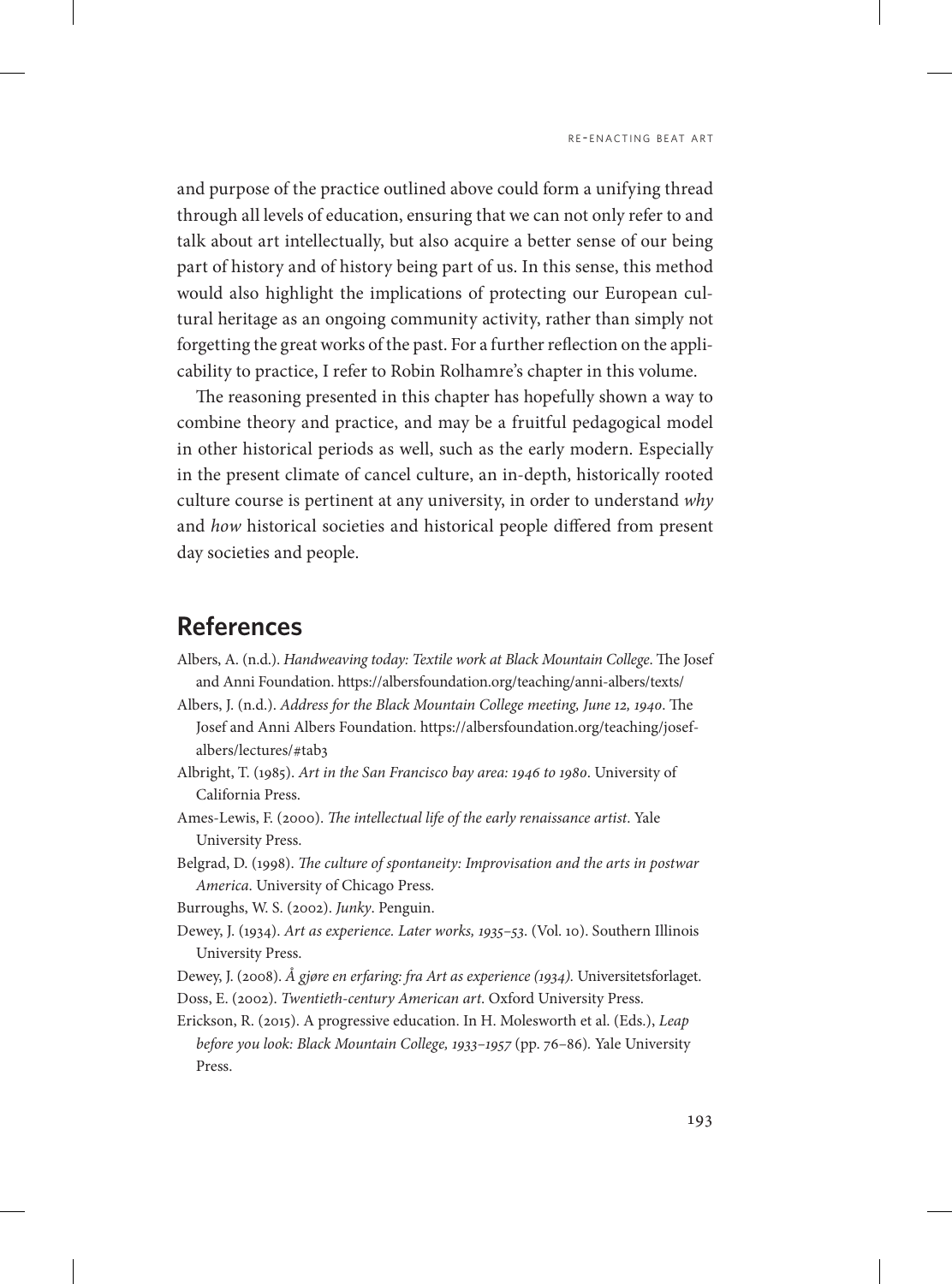#### CHAPTER 7

Fløgstad, K., Gundersen, G., Hegglund, K. & Lie, S. (1980). *Surrealisme: En antologi*. Gyldendal.

Forsgren, F. (2008). *Beatkunst i Norge*. Press.

Forsgren, F. (2013). *Beat lives*. Portal.

Ginsberg, A. (2002). *Howl and other poems*. City Lights Books.

Harris, M. E. (1987). *The arts at Black Mountain College*. MIT Press.

Hennum, G. (1998). *På sporet av beat-bohemene*. H. Aschehoug og Co.

Kamstra, J. (1975). *The Frisco kid*. Harper and Row.

Katz, V. Brody, M. M., & Museo Nacional Centro de Arte Reina Sofía. (2003). *Black Mountain College: Experiment in art.* MIT Press.

Kerouac, J. (1991). *On the road*. Penguin Books.

Lévesque, S. (2008). *Thinking historically: Educating students for the twenty-first century*. University of Toronto Press.

Levy, L. & Green, J. (2003). *Jay DeFeo and the rose*. University of California Press.

Lipton, L. (1959). *Holy barbarians*. Julian Messner, Inc.

- Lyrical vision: The 6 Gallery 1954–1957. (1990). *Natsoulas Novelozo Gallery, Jan. Feb. 1990*. John Natsoulas Press.
- Miller, D. (2012). *Jay DeFeo: A retrospective*. Whitney Museum of American Art.
- Miller, J. (2018). The arts and the liberal arts at Black Mountain College. *The Journal of Aesthetic Education*, *52*(4), 49–68.
- Monroe, A. (1998). *The decade of bebop, beatniks and painting*. [https://web.archive.](https://web.archive.org/web/20180226061312/http://www.somarts.org:80/beat/beat_text2.html) [org/web/20180226061312/http://www.somarts.org:80/beat/beat\\_text2.html](https://web.archive.org/web/20180226061312/http://www.somarts.org:80/beat/beat_text2.html)
- Natsoulas, J. (Ed.). (1996). *The beat generation galleries and beyond*. John Natsoulas Press.
- *Oral history interview with Bruce Conner.* (1974, August 12). Archives of American Art, Smithsonian Institution.
- Phillips, L. (1995). *Beat culture and the new America: 1950*–*1965*. Whitney Museum of American Art.
- Rüsen, J. (2006). Historical consciousness: Narrative, structure, moral function, and ontogenetic development. In P. Seixas (Ed.), *Theorizing historical consciousness* (pp. 63–85). University of Toronto Press.
- Smith, R. C. (2009). *The modern moves west: Californian artists and democratic culture in the twentieth century*. University of Pennsylvania Press.
- Solnit, R. (1990). *Secret exhibition: Six California artists of the cold era*. City Lights Books.
- Stephen, F. (2005). *Semina culture: Wallace Berman and his circle*. Santa Monica Museum of Art.
- Trepanier, L. (2017). *Why the humanities matter today: In defense of liberal education*. Lexington Books.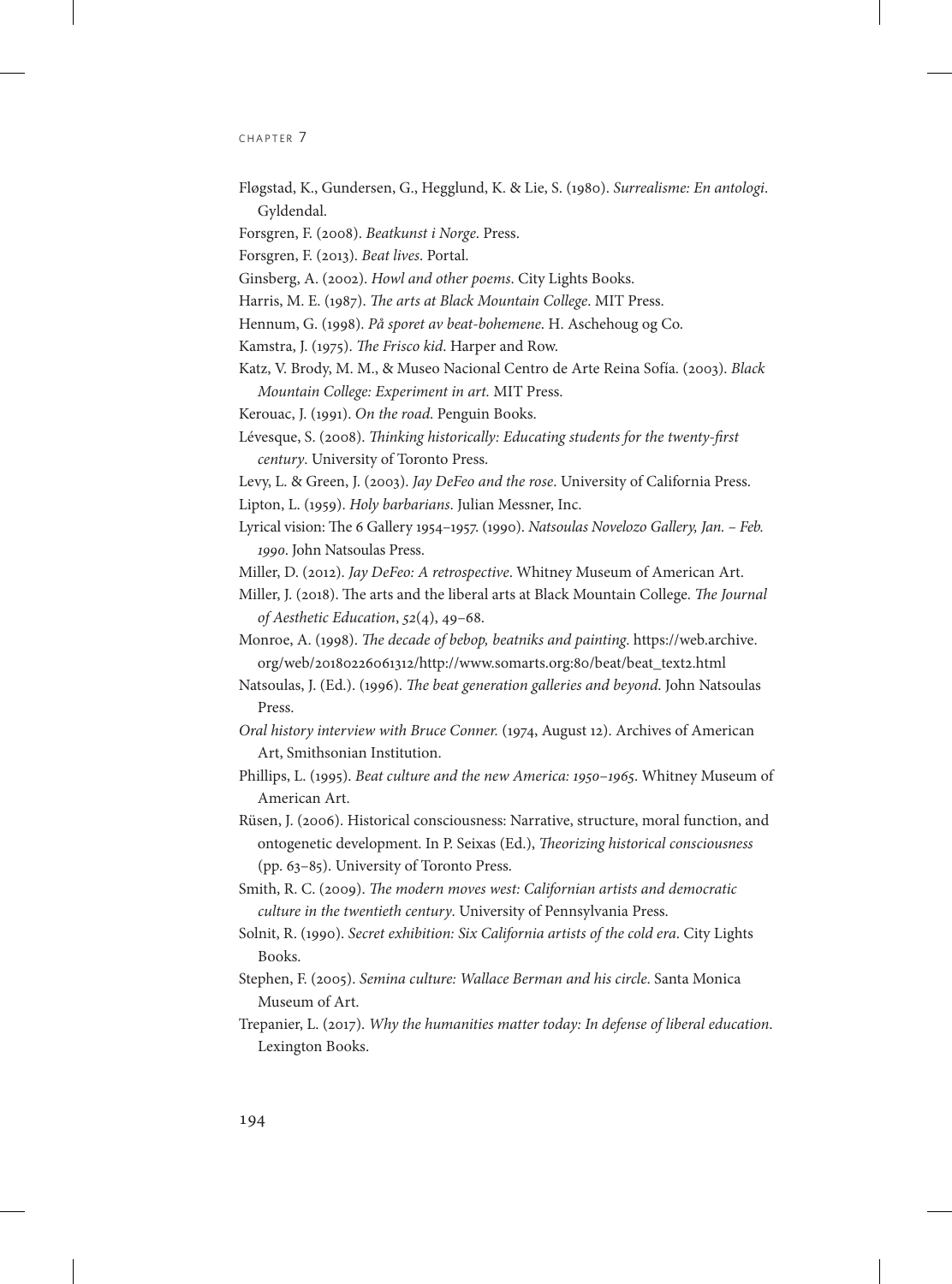# **Appendix 1: Presentation of the Case-study: The 10-credit Course in Beat Culture at the University**

The description below describes the course content, learning outcomes, teaching methods, examination requirements, assessment methods and criteria of Beat Culture TFL 111 as they are presented by the University of Agder:

#### Course contents:

Beat Culture is an introduction to a radical, experimental tradition in art and literature in post WW2 America. These forms of artistic expression will be studied in an aesthetic-cultural framework that takes into account the contemporary social conditions as well as its historical roots in European, American, and non-Western culture. We will emphasize ideas that are similar or run parallel in radical and avant-garde literature and art.

#### Learning outcomes:

Upon successful completion of the course the students will

- develop an understanding of the artistic expressions related to Beat culture
- *•* be able to account for the expression "Beat", the changes it has been through and the aesthetical parameters that have influenced these changes
- discuss and analyze artistic expression in terms of these aesthetic models

#### Teaching methods:

The course includes literature and art. Instruction is in the form of lectures, seminars, workshops and excursions. The instruction combines theoretical understanding with hands-on practice, however literary or artistic abilities are not a prerequisite for taking this course. 80% compulsory attendance at seminars, workshops and excursions. The workload is estimated to 270 hours.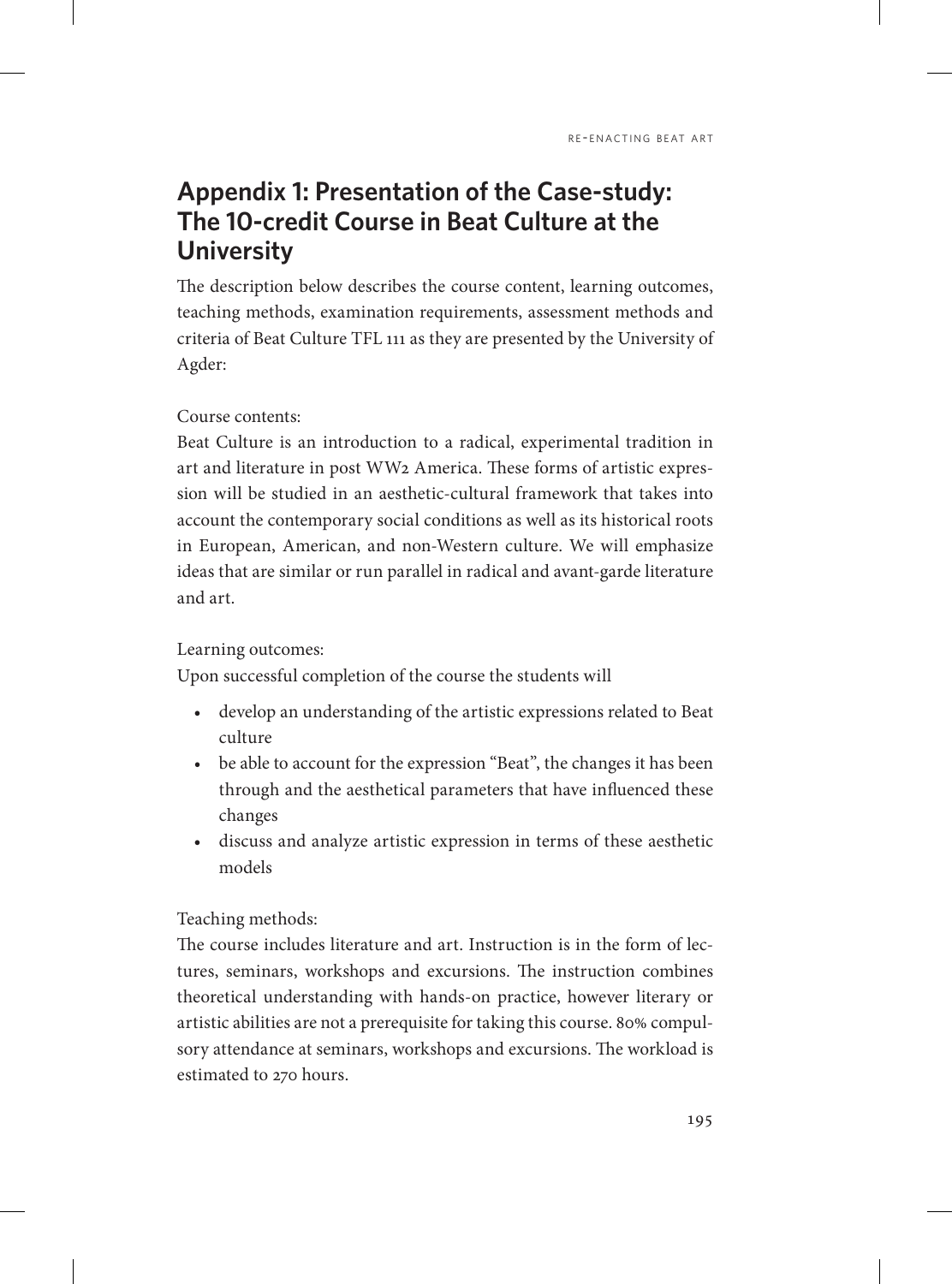#### CHAPTER 7

Examination requirements:

Students must have attended obligatory seminar groups and passed the mid-term essay assignments.

Assessment methods and criteria:

Final assessment comprises a portfolio of two assignments, one in the discipline Literature and one in the discipline Art, and a final examination. The final examination may be either an artistic or a theoretical project. The two parts each count 50% of the final grade. Both parts must be assessed as a Pass. Graded assessment.

Language is optional, English or Norwegian may be used.